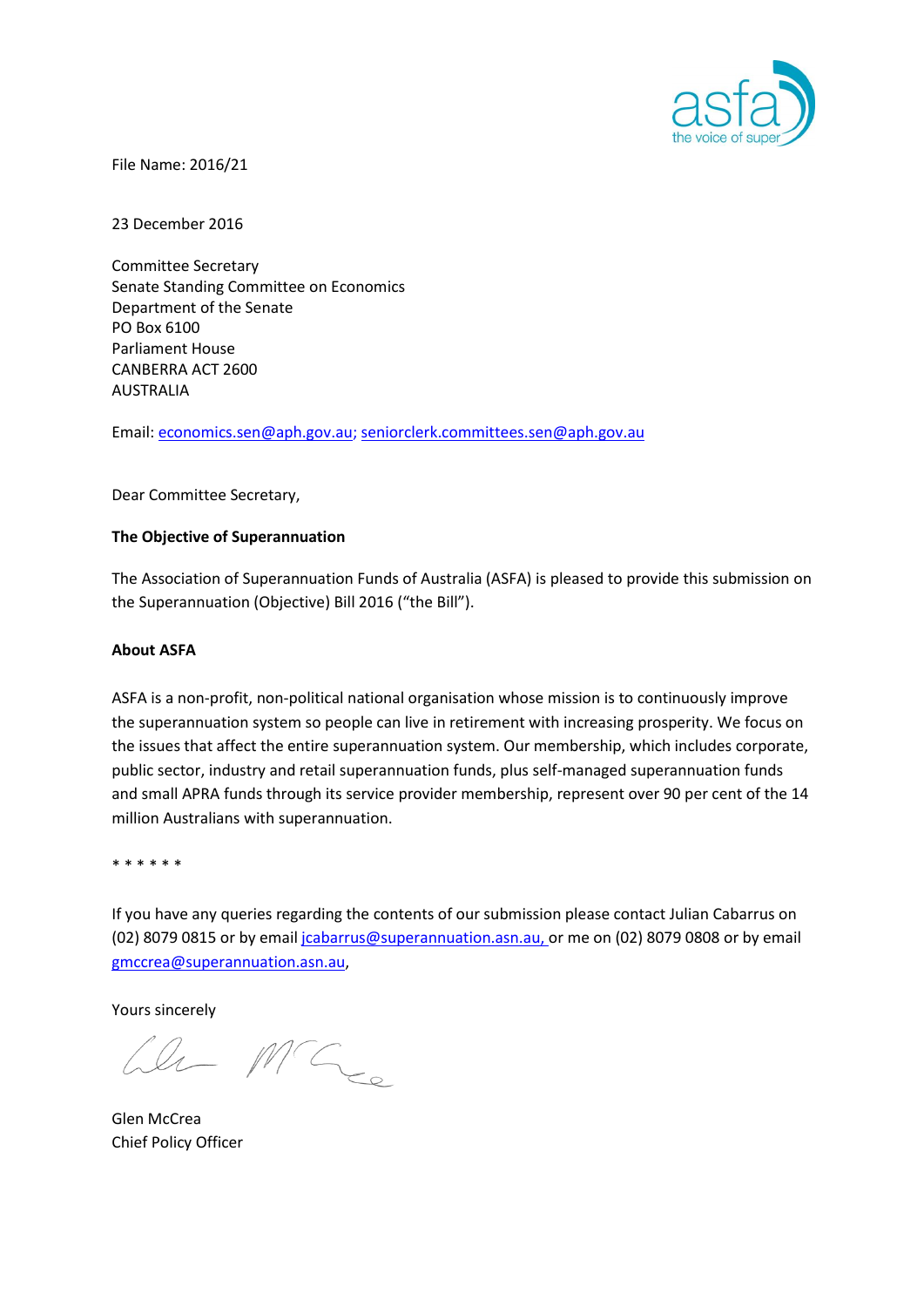# **Introduction**

ASFA continues to be strongly committed to the formalisation of an objective for superannuation that reflects the core purpose of the system in providing adequate retirement outcomes for all Australians.

The community deserves to be financially confident in retirement. People spend their working lifetime contributing a portion of their income to a compulsory savings system, and reasonably expect a dignified retirement commensurate with this sacrifice in return. Preservation of savings requires the community to forego expenditure today, so that they can enjoy a comfortable standard of living in retirement. The Bill must enshrine an enduring commitment to the achievement of retirement outcomes that meet these community expectations.

Clear and effective benchmarks to measure superannuation proposals against in years to come are required to guard against constant political tinkering. ASFA recommends benchmarking against the social and fiscal goals of the system. We recognise that improvements to adequacy over time must be delivered in a fiscally sustainable manner.

However, as the system matures and the pool of private savings grows, future governments should be discouraged from trading away retirement objectives to achieve unrelated policy goals. The Bill must protect against this and give Australians confidence that their retirement savings are safe from such erosion now and into the future.

If policy makers act consistently with an appropriate objective for superannuation many more Australians will have an adequate income that meets their needs, both expected and unexpected, throughout retirement. This will minimise the number of retirees living in poverty or relative poverty, and maximise the number living in comfort and with dignity. Achieving a comfortable standard of living in retirement is the aspiration of all Australians and the objective should support that aspiration.

# **Superannuation (Objective) Bill 2016**

# **Primary Objective**

A concept of adequacy must be incorporated in the objective. The core purpose of the superannuation system is to deliver income which affords a dignified and comfortable standard of living in retirement, over and above what the Age Pension delivers.

The primary objective proposed by the Financial System Inquiry (FSI) is a sound starting point for the development of a more holistic objective. It recognises that the superannuation system must provide income to retirees in conjunction with the Age Pension. However, it fails to articulate the social goal of the system to maximise the number of Australians living in comfort and dignity in retirement.

There are significant risks with this objective. A future government considering the compatibility of superannuation policy settings against the terms of the primary objective proposed in the Bill could narrowly conclude:

 "Substitute" as a like for like replacement of the age pension with superannuation in effect being a privately funded alternative to the Age Pension. On this interpretation it would be possible to put in place a means test where there is no benefit to an individual from superannuation, all the benefits flow to the government in the form of reduced Age Pension expenditures; and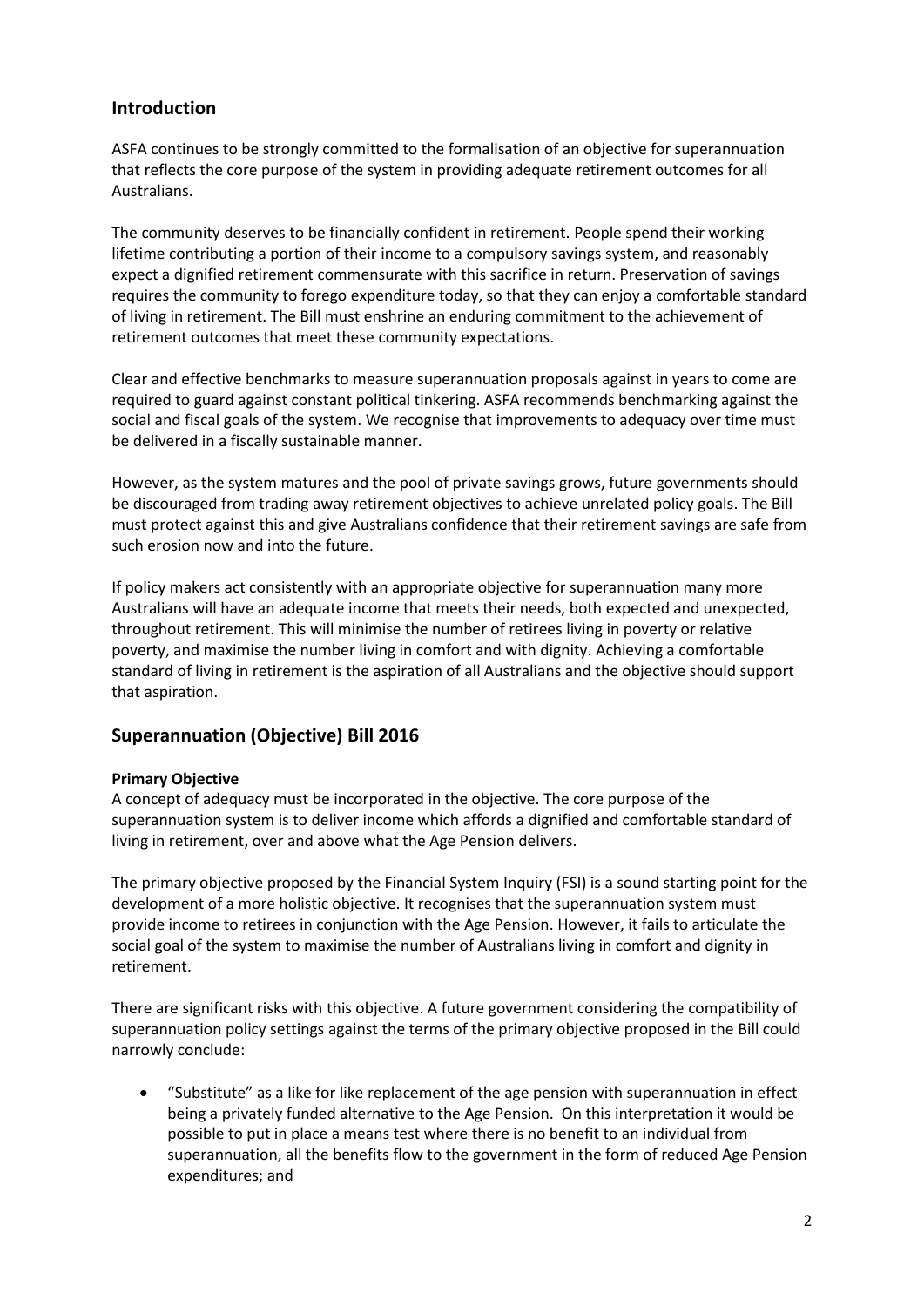• The word "supplement" is preceded by the word "or", implying that superannuation policy settings do not necessarily have to be cast in such a way that superannuation savings will support a total retirement income in excess of the full Age Pension.

On this basis, a future government could put in place policy settings that were aimed at the achievement of super balances that were no more than necessary to provide an income stream equal to the Age Pension, with no Age Pension entitlement for a person with such a balance. This would be an extremely poor policy outcome that would have negative repercussions on the retirement outcomes of Australians.

ASFA supports a concept of substitution that infers a greater level of self-funding in retirement so that the Age Pension is not required for a subset of the community and retirement incomes generally are higher. The availability of superannuation should provide a higher standard of living to Australians in retirement than what is provided by the Age Pension alone.

For example, the critically important bipartisan policy of increasing superannuation guarantee to 12% that will result in increased levels of self-funding in retirement may be brought into question when viewed alongside the Bill's proposed objective, rather than prioritised in line with an objective of the system more focussed on adequacy. The consequence of deferring the previously planned increase has been a reduction in adequacy, resulting in a decreased Global Pension Index rating for Australia<sup>1</sup>.

The terms of the Explanatory Memorandum do not substantively address the potential shift in policy settings that may arise through implementation of the primary objective as proposed in the Bill. It is not stipulated what the "limits to the level of government support provided"<sup>2</sup> are. Future governments will be left to fill this vacuum with their own interpretation as to the level of support to be provided to superannuation savers. This will perpetuate the setting of policy in the context of the annual budget cycle and further erode confidence in the system.

The references to self-sufficiency in the Explanatory Memorandum are made in the context of alleviating fiscal pressures on government. Whilst it is important to recognise that greater self-sufficiency will indeed alleviate fiscal pressures, the link between self-sufficiency and achieving a dignified and comfortable standard of living in retirement also needs to be addressed. The purpose of superannuation goes well beyond that of the Age Pension's role as a safety net.

We note that the recently legislated \$1.6 million superannuation balance pension cap and \$1.6 million balance cap for making non-concessional contributions are examples of policies that encourage self-reliance and the achievement of adequate retirement incomes through the superannuation system. They also increase equity by setting an appropriate monetary ceiling where the system stops providing taxpayer support for accumulating retirement savings and supporting retirement incomes. These policies reflect the core purpose of the system and ASFA contends the Bill underpinning future superannuation policy should do the same.

Accordingly, we recommend the following objective replace that contained in the Bill:

 $1$  Melbourne Mercer Global Pension Index 2016

 $2$  EM paragraph 1.20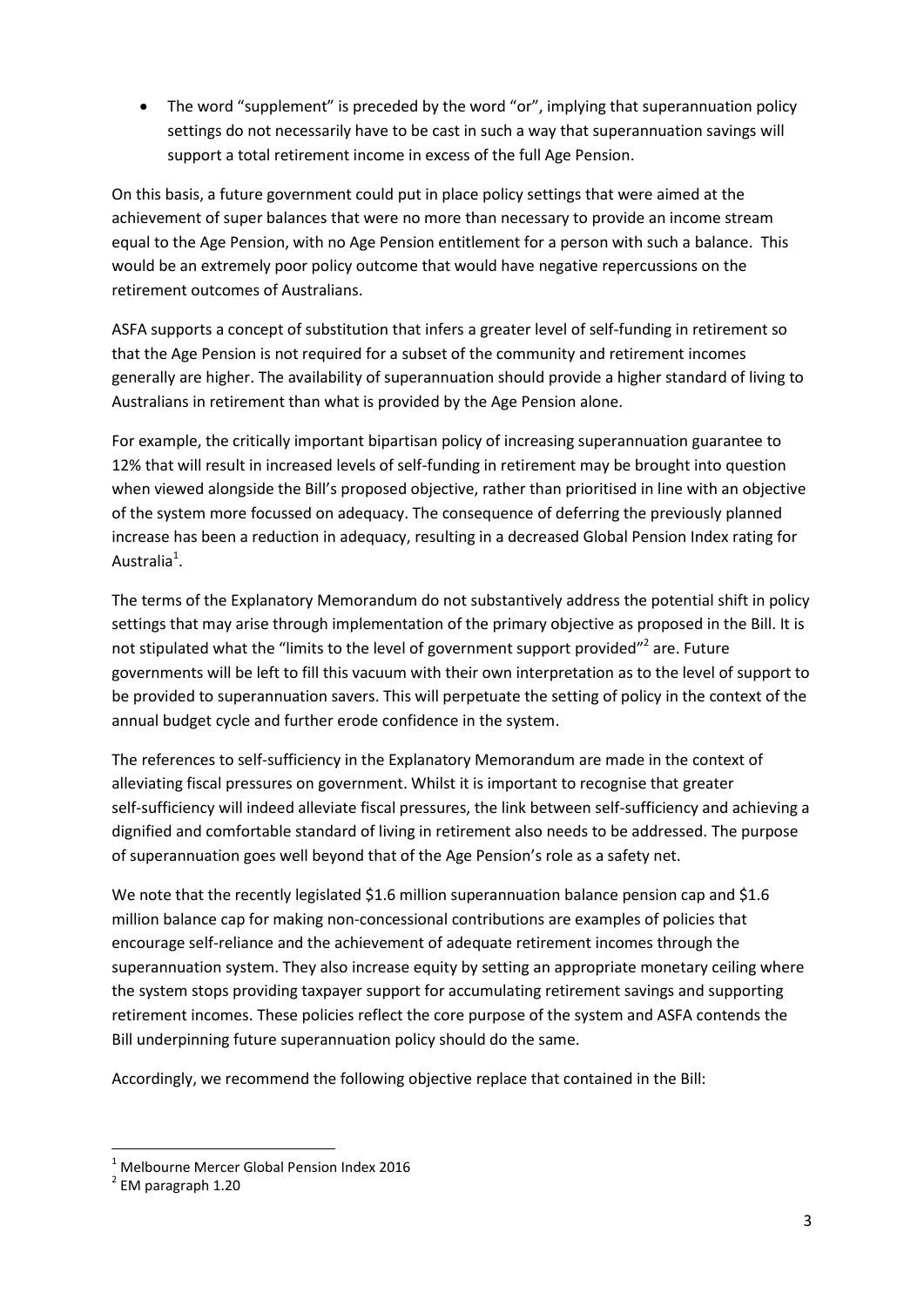#### *Recommendation:*

*The primary objective of the superannuation system is to provide an adequate income to ensure all Australians achieve a comfortable standard of living in retirement, supplementing or substituting the Age Pension.*

### **Subsidiary Objectives**

ASFA agrees that "a single primary objective cannot possibly encompass all aspects of the purpose and attributes of the superannuation system".<sup>3</sup> Superannuation policy decisions should be required to meet the primary objective and fit within the terms of the subsidiary objectives. To effectively achieve this, subsidiary objectives should be incorporated in the Bill, rather than the Explanatory Memorandum.

The Bill doesn't refer to the subsidiary objectives or contain any mechanism for their consideration. The Explanatory Memorandum indicates that addressing the subsidiary objectives in the statement of compatibility (which is only required to consider compatibility with the primary objective) is considered to be "best practice", rather than a prescribed step.  $^4$  Adopting this approach will entrench ambiguity and uncertainty in the policy development framework.

The Explanatory Memorandum also introduces the concept of auxiliary benefits, such as insurance, which are not considered in the Bill. An Explanatory Memorandum should facilitate the understanding of a Bill rather than introduce entirely new concepts. An Explanatory Memorandum can assist in interpreting a law but it doesn't stand as law in its own right.

| <b>Subsidiary objective</b>                                           | Why the objective is important                                                                                                                                                                                                                                                                                                                                                                                                                                                                                                                                                     |
|-----------------------------------------------------------------------|------------------------------------------------------------------------------------------------------------------------------------------------------------------------------------------------------------------------------------------------------------------------------------------------------------------------------------------------------------------------------------------------------------------------------------------------------------------------------------------------------------------------------------------------------------------------------------|
| Be equitable in its outcomes<br>for current and future<br>generations | The superannuation system must be equitable in its outcomes.<br>Intra-generational equity in the system ensures individuals are treated fairly<br>after taking into account different levels of income and net worth.<br>Inter-generational equity describes the burden or benefit one generation has<br>compared with another.<br>Treating individuals fairly promotes confidence and belief in the system. As<br>the system matures, this will manifest itself in higher levels of voluntarily<br>engagement by superannuation members to achieve better retirement<br>outcomes. |
| Protect members who suffer<br>misfortune or personal<br>tragedy       | The provision of group insurance is a crucial part of the superannuation<br>system that assists Australian's who suffer misfortune.<br>These arrangements alleviate underinsurance and the potentially<br>devastating economic implications for individuals and their families who face<br>personal tragedy. Lack of cover also adds to the call on the public purse<br>through increased social security benefits including disability payments and<br>single parent allowances.                                                                                                  |

ASFA believes the following subsidiary objectives should be incorporated in the framework:

 $3$  Treasury, Objective of Superannuation Discussion Paper p.3, 9 March 2016

<sup>4</sup> EM paragraph 1.18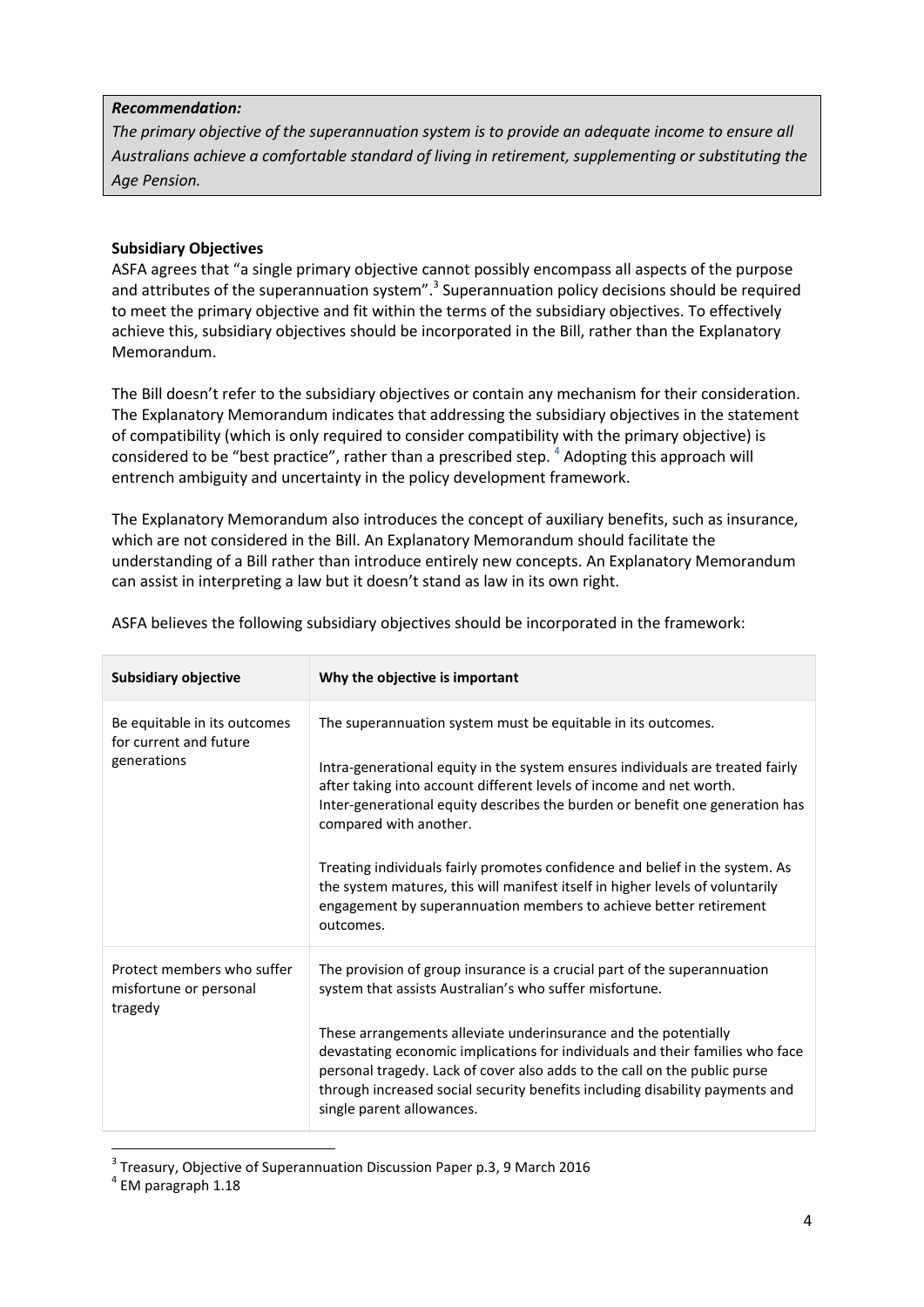The subsidiary objective relating to insurance should clearly define the purpose of valuable insurance arrangements provided through the superannuation system. It is not adequate to state that "A range of other benefits may also be provided through superannuation, for example insurance."<sup>5</sup> This fails to reflect the broader policy role that insurance in superannuation now fulfils in the community.

Earlier this year ASFA made a submission to the Productivity Commission in the context of efficiency that dealt with the objective of insurance in superannuation. Building on the Commission's proposed objective, ASFA recommends that the subsidiary objective of insurance in superannuation is as follows:

# *Recommendation:*

*The superannuation system provides insurance that delivers valuable protection to the community and meets members' needs at reasonable cost<sup>6</sup>*

### **Impacts on Low Income Earners**

For a person on \$40,000 a year (below median employment earnings) compulsory superannuation contributions supported by tax concessions have important roles to play in improving retirement outcomes for low income Australians.

For such a person aged 30 and with a current balance of \$20,000, the compulsory superannuation system will deliver an estimated \$236,500 at age 67, the future eligibility age for the Age Pension. According to the ASIC MoneySmart calculator, this will increase retirement income for a couple from \$33,716 a year (the Age Pension) to \$44,104 a year in total, a 31% increase.

For a single person the increase is from \$22,365 to \$32,517, a 45% increase.

These increased levels of resources in retirement substantially improve the standard of living for retirees, even though they may have been low income during their time in paid employment and will receive a full or substantially full Age Pension in retirement. Means test thresholds result in the low income retirees gaining close to 100% of the benefit of having private retirement savings.

In terms of the improved outcomes that the higher level of income arising from having such a superannuation balance support, these include:

- Ability to pay off any remaining housing debt at the time of retirement
- Greater capacity to pay for home repairs or improvements during retirement
- More or better food in retirement
- More and/or better clothing and footwear
- Ability to fund out of pocket medical expenses rather than total reliance on public health system for major medical issues
- Able to afford a better car and greater maintenance and repairs
- Able to afford more holidays within Australia or trips to visit family
- More generally, having savings that can be used to meet unexpected expenses during retirement

<sup>5</sup> EM paragraph 1.28

 $<sup>6</sup>$  ASFA submission to the Productivity Commission's Draft Report – How to Assess Superannuation</sup> Competitiveness and Efficiency p. 9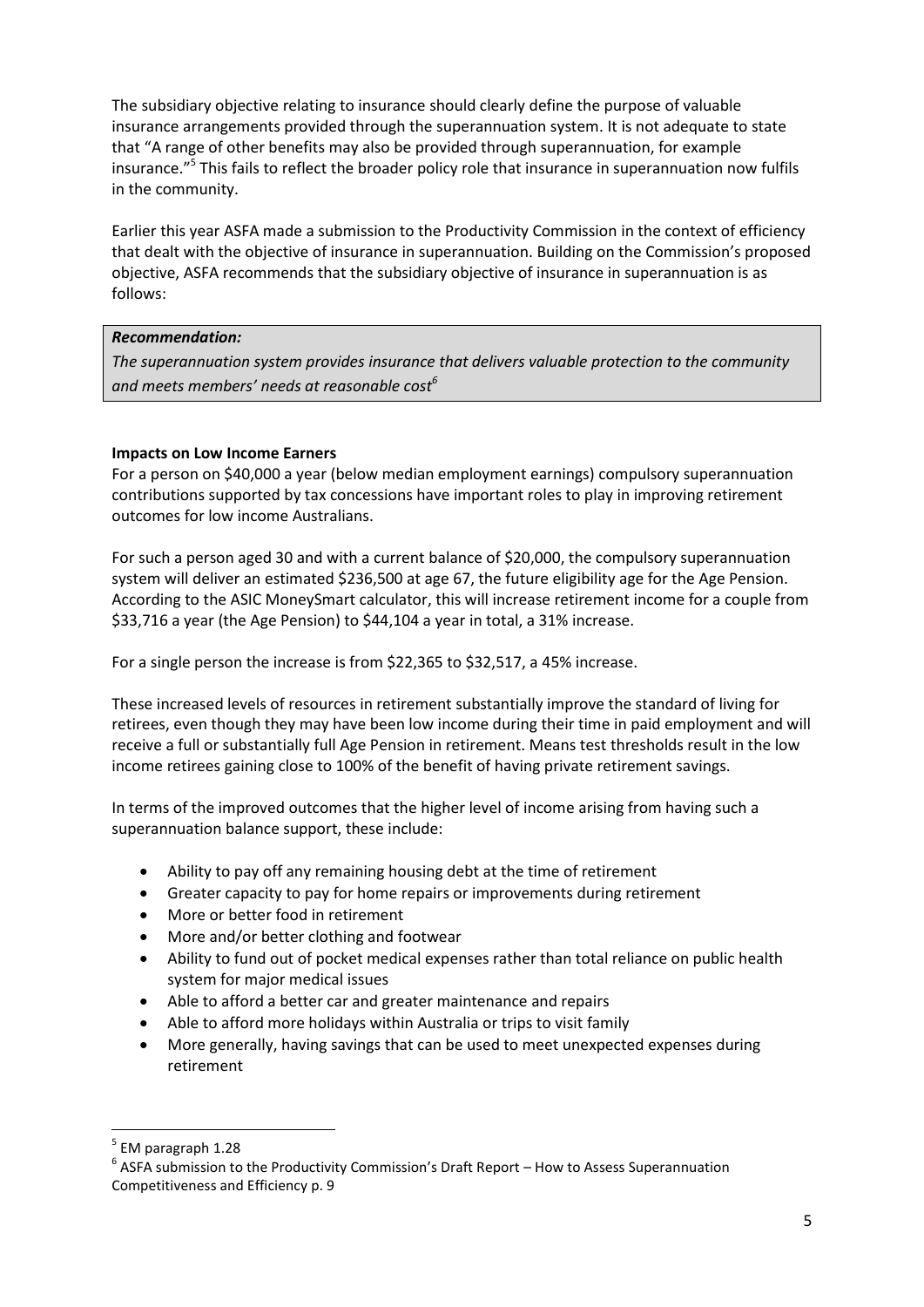While the Age Pension is sufficient for a home owner to avoid poverty in retirement, other resources are needed to support greater enjoyment of life in retirement.

ASFA remains concerned that a future government, referencing the proposed objective in the Bill, could establish policies that decrease retirement income adequacy for low income earners and determine this to be aligned with the objective of super.

# **Statements of Compatibility**

The Bill requires statements of compatibility to be prepared in respect of proposed superannuation regulation, including an assessment of whether the regulation is compatible with the primary objective of the system and we are supportive of this accountability measure. Similar consideration must be extended to an appropriate suite of subsidiary objectives incorporated in the legislation.

We are also concerned with the carve-out of regulatory instruments from this requirement, as detailed in the Explanatory Memorandum:

*"The primary objective of the superannuation system does not affect the meaning of any law of the Commonwealth (other than this Bill). This means that the primary objective cannot be used to interpret any Commonwealth law other than this Bill.*

*As such, the primary objective of the superannuation system will not be applied to instruments issued, or decisions made, by regulators of the superannuation system, such as the Australian Taxation Office (ATO), the Australian Prudential Regulation Authority (APRA) and the Australian Securities and Investments Commission (ASIC), in administering relevant superannuation laws."<sup>7</sup>*

ASFA believes the Bill should be applied in situations where the relevant instrument is not purely administrative or mechanical in nature and it imposes additional requirements above and beyond legislation (for example an APRA Prudential Standard). This will ensure accountability and transparency for any agency involved in setting superannuation policy so that the system is delivering on its promise to members.

In addition, ASFA does not support the inclusion of subsections 6(5) and 7(4) of the Bill, which state that if a statement of compatibility is not prepared for a Bill or regulation relating to superannuation, this will not affect the validity, operation or enforcement of the Act or regulation. It is unclear under what circumstances the non-preparation of a statement of compatibility would arise, or why this would be deemed acceptable, given it will be a legislative requirement for such a statement to be prepared.

# **Measuring the System**

ASFA believes the Bill should incorporate a set of objective measures to test policy proposals against and track the success of the system in achieving its objective over the long run. Objective measures will eliminate ambiguity and build trust and confidence in the system. It will protect against detrimental changes that erode this trust and confidence and support policies that deliver an adequate standard of living in retirement.

The spending required to live a comfortable retirement should be analysed, including the gap between the full age pension and this level of income. The questions that must be answered in defining and measuring the objective are:

**<sup>.</sup>**  $<sup>7</sup>$  EM Paragraph 1.14</sup>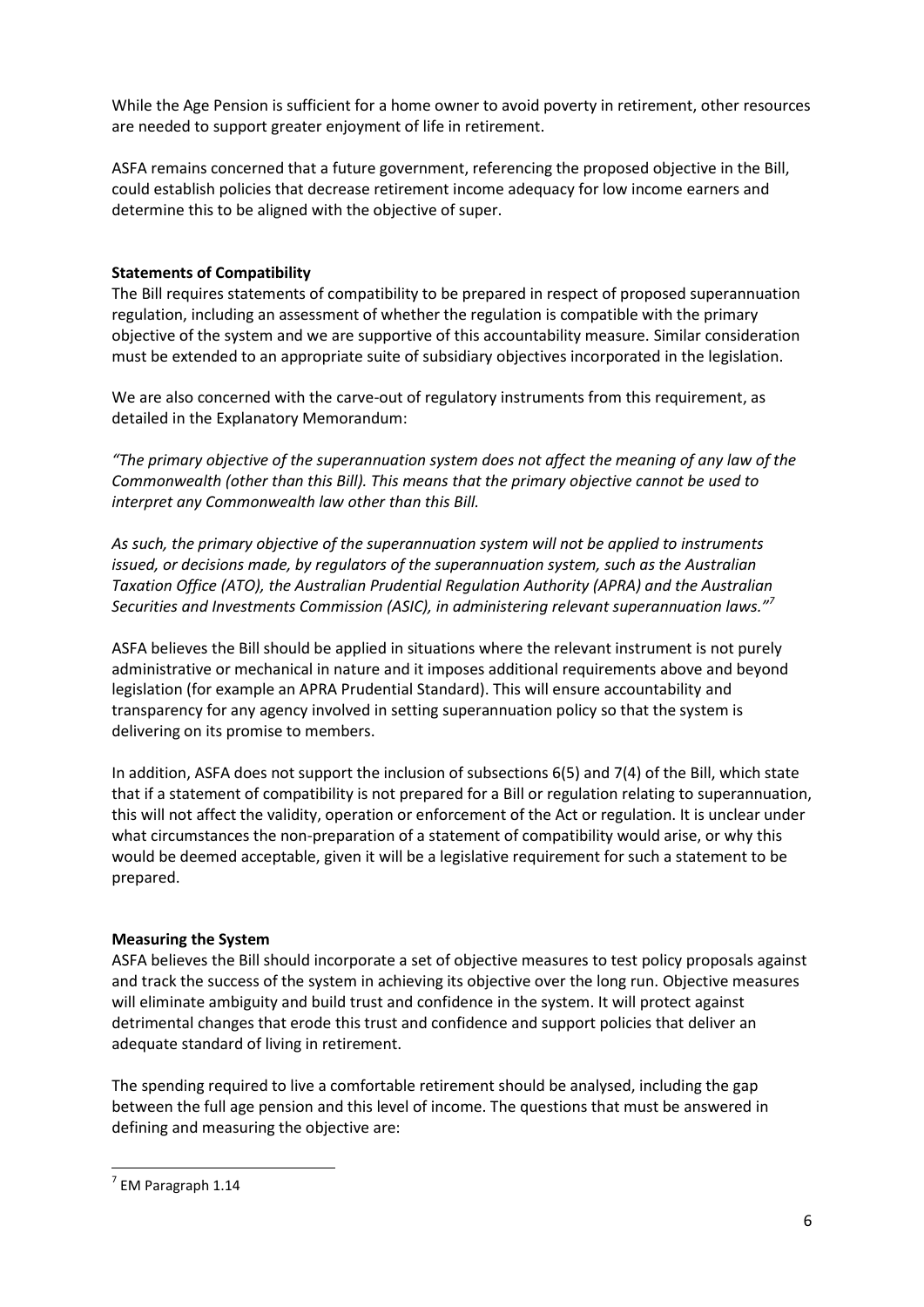- What standard of living is the system aiming to deliver to the community in retirement?
- How much income is required to achieve this?

One of the most important steps in establishing what is an adequate retirement income is calculating how much is needed to be spent each year in retirement to support a comfortable lifestyle. However, many people struggle when it comes to developing a budget for their future needs, particularly when their retirement is many years away.

The ASFA Retirement Standard has been developed to help solve this problem by objectively outlining the annual budgets appropriate for various categories of Australians to fund their needs in their post-work years. It provides benchmarks for both a comfortable and modest standard of living, for both singles and couples, and is updated quarterly to reflect changes to the consumer price index (CPI).

ASFA has proposed four quantitative measures to guide the design of superannuation and retirement income policy settings and measure the outcomes that are being achieved. These measures focus on the cost of the Age Pension and tax concessions for superannuation relative to GDP, levels of reliance on the Age Pension, the level of income replacement in retirement and the percentage of the retired population living at a standard equivalent at least to the ASFA Retirement Standard 'comfortable' level.



\*To maintain equity, there should be a ceiling where the system stops providing taxpayer support for accumulating retirement savings or supporting incomes in retirement.

Further detail regarding these measures and the underlying rationale behind ASFA's retirement standards, including budget breakdowns, is contained in our 6 April 2016 submission to Treasury.<sup>8</sup>

# **Tracking the System**

ASFA's recommended measures examine both social and fiscal aspects of the system. They are aspirational in nature with a 2050 timeframe; however we recommend the system should be progressively tracking towards these in the interim. The FSI recommended that government "report publicly on how policy proposals are consistent with achieving these objectives over the long term"<sup>9</sup>. Statements of compatibility do not go far enough in this regard. The FSI suggested that:

<sup>&</sup>lt;sup>8</sup> ASFA submission to Treasury pp.7-13, Objective of Superannuation Discussion Paper, 6 April 2016

<sup>&</sup>lt;sup>9</sup> FSI Final Report p.95